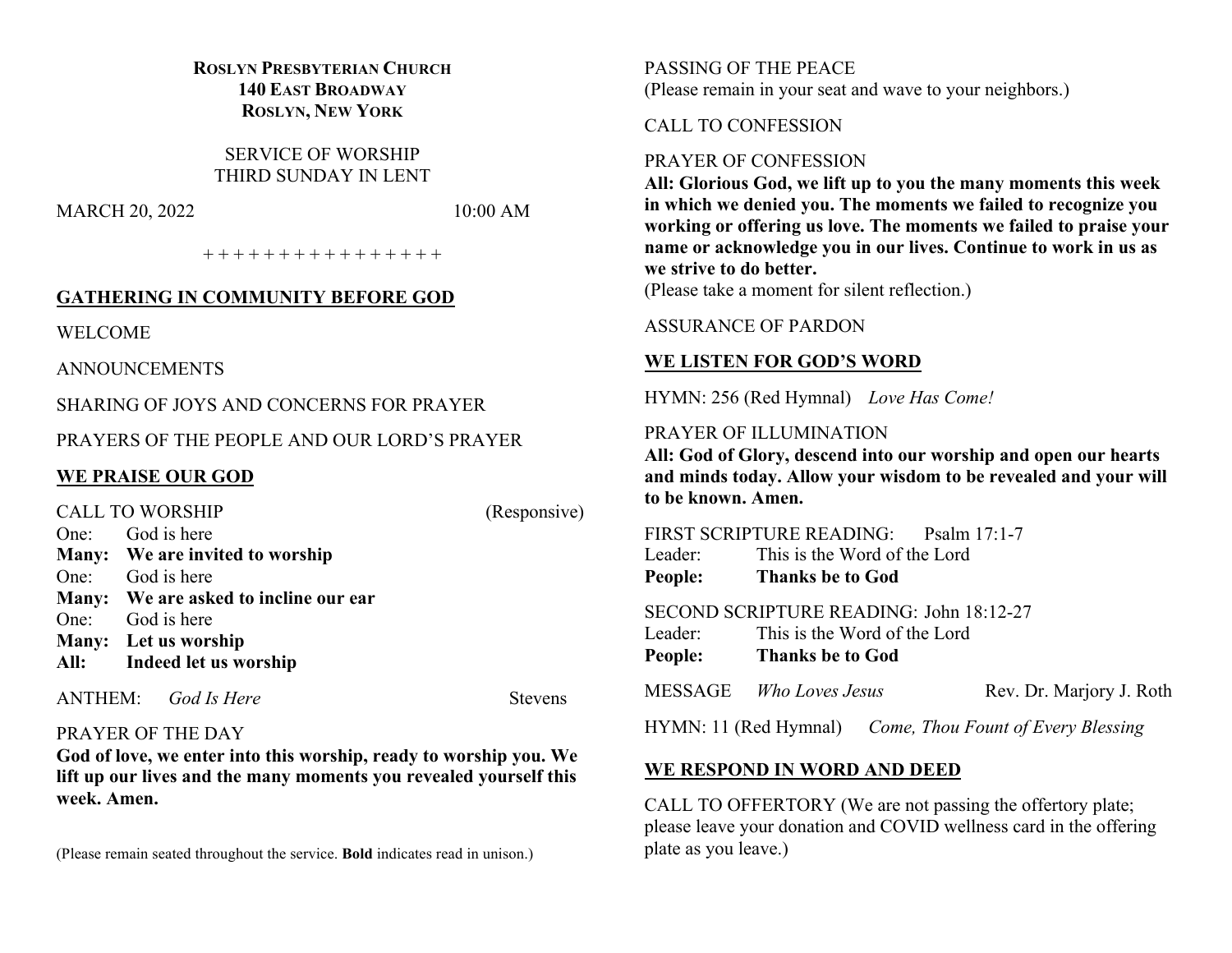# DOXOLOGY

*Praise God, from whom all blessings flow; Praise him, all creatures here below; Praise him above, ye heavenly host; Praise Father, Son, and Holy Ghost. Amen.*

## PRAYER OF DEDICATION

**Generous God, we lift up to you the gifts of our hearts today. Work within the gifts given so that your glory and love can shine and be spread. Amen.**

HYMN: 422 (Blue Hymnal) *God, Whose Giving Knows No Ending*

CHARGE AND BLESSING

DISMISSAL *Go Now in Peace*

POSTLUDE

# **THE WORSHIP IS OVER, LET THE SERVICE BEGIN**

Rev. Dr. Marjory J. Roth Pastor Dr. Natalie Naylor Clerk of Session Robert Gilmore Treasurer

Dr. Gary de Sesa Director, Ministry of Music

Kita de Sesa is our Soprano soloist.

Refreshments Hosts today are Helen Lockman and Katie Zarghami.

# **ANNOUNCEMENTS**

**Important Dates**

Wed, Mar. 22 10 AM Bible Study In Person at Church

# **PLEASE PRAY FOR**

Emma Steck Dawn and John de Sesa Eddie Balsamo Rev. Stark Jones The Mastrangelo Family **Emily & Dwight Dyer** Cathy and Jason Nelson Paula Liscio Rhonda Liss The Stallone Family Sam Rizzo Joy Wyler Merrick Randall **Anita Catalanello** Anita Catalanello Debra Hecht Casey DeSantis Melanie Bailey & Martufi Family Elizabeth Jordan Jeff Lovering Jack Walker Richard and Lynn Cardozo

All who are struggling due to the Coronavirus outbreak And those who are on the front lines helping

# **First Reading**

**Psalm 17:1-7 New Revised Standard Version (NRSV)**

Hear a just cause, O Lord; attend to my cry; give ear to my prayer from lips free of deceit. <sup>2</sup> From you let my vindication come; let your eyes see the right.<sup>3</sup> If you try my heart, if you visit me by night, if you test me, you will find no wickedness in me; my mouth does not transgress. <sup>4</sup> As for what others do, by the word of your lips I have avoided the ways of the violent. <sup>5</sup> My steps have held fast to your paths; my feet have not slipped. <sup>6</sup> I call upon you, for you will answer me, O God; incline your ear to me, hear my words.  $\frac{7}{3}$  Wondrously show your steadfast love, O savior of those who seek refuge from their adversaries at your right hand.